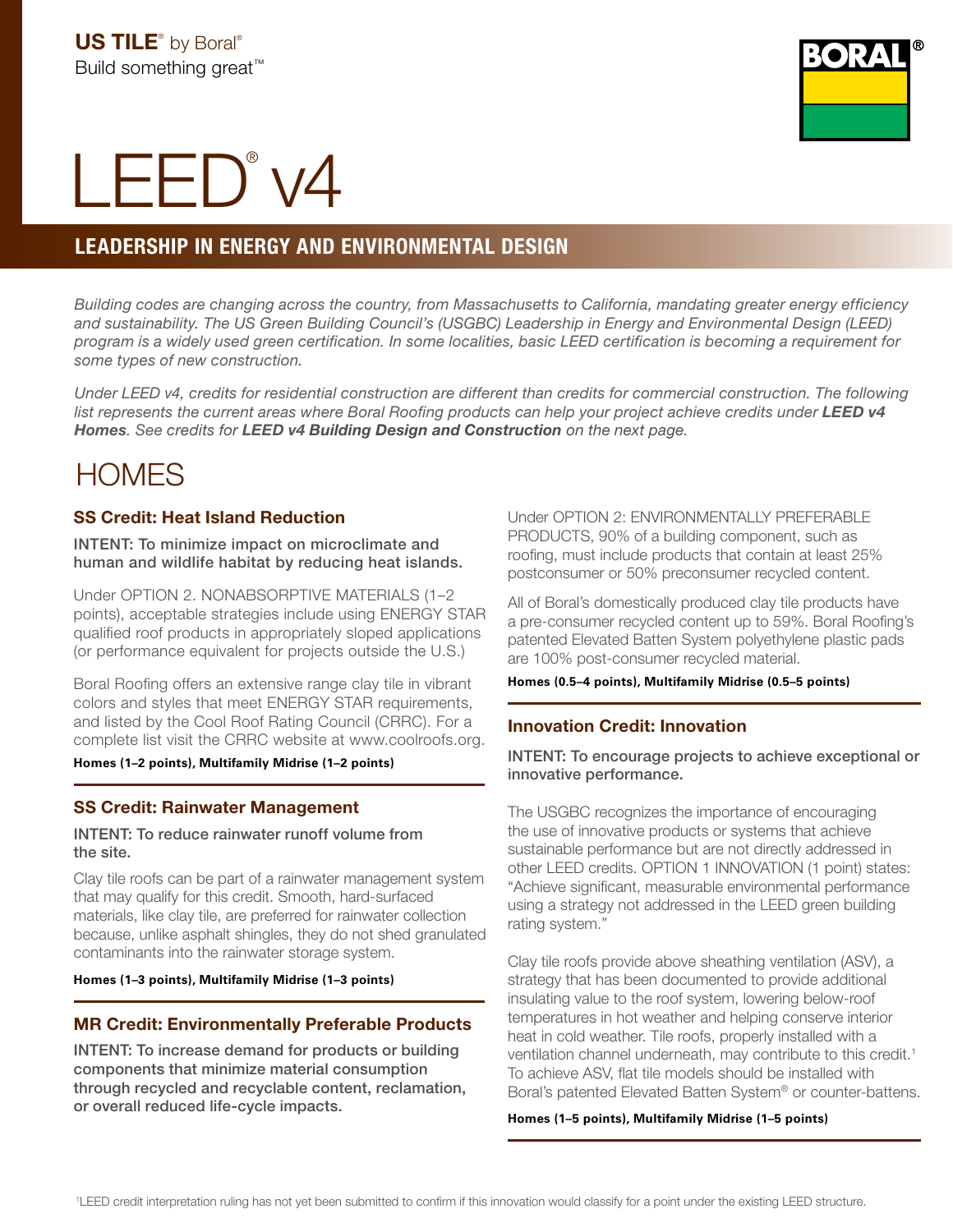# BUILDING DESIGN AND CONSTRUCTION

# SS Credit: Heat Island Reduction

INTENT: To minimize effects on microclimates and human and wildlife habitats by reducing heat islands.

Under OPTION 1, 75% of the roof must be a highreflectance material. For high-slope roofs (> 2:12), roofing materials must have either a 3-year aged SRI of minimum 32, or initial SRI of minimum 39. (Aged SRI is preferred.)

Boral has numerous colors of clay tile that meet this stringent standard, with cool roof choices in every tile profile. The color of clay tile is fired-in and considered permanent, providing reliable reflective performance as the tile ages.

| <b>New Construction (1–2 points)</b> | Data Centers (1-2 points)                                  |
|--------------------------------------|------------------------------------------------------------|
| Core and Shell (1-2 points)          | <b>Warehouses and Distribution</b><br>Centers (1-2 points) |
| Schools (1–2 points)                 | Hospitality (1-2 points)                                   |
| Retail (1–2 points)                  | Healthcare (1 point)                                       |

# SS Credit: Site Master Plan

INTENT: To ensure that the sustainable site benefits achieved by the project continue, regardless of future changes in programs or demographics.

This credit applies only to Schools (1 point.) If the credit SS Credit: Heat Island Reduction is achieved, it also contributes to this credit.

#### **Schools (1 point)**

# EA Pre-Requisite: Minimum Energy Performance

INTENT: To reduce the environmental and economic harms of excessive energy use by achieving a minimum level of energy efficiency for the building and its systems.

Under OPTION 1. WHOLE-BUILDING ENERGY SIMULATION, the project must demonstrate an improvement of 5% for new construction, 3% for major renovations, or 2% for core and shell as compared to a baseline building performance, using a simulation model.

The air gap below a clay tile installation (also called above sheathing ventilation or ASV) contributes to the insulating value of the roof assembly, and therefore to the building's energy performance. Guidance from GBCI states that, "the air gap may be used in the total roof assembly U-factor calculation." If the ASV strategy is unable to be modeled directly in the simulation software, an exceptional calculation must be performed to determine its application

#### Applies to:

**New Construction Data Centers Core and Shell Warehouses and Distribution Centers Schools Hospitality**

# EA Credit: Optimize Energy Performance

INTENT: To achieve increasing levels of energy performance beyond the prerequisite standard to reduce environmental and economic harms associated with excessive energy use.

Under OPTION 1. WHOLE-BUILDING ENERGY SIMULATION, credits are earned by demonstrating performance in excess of the improvements required in EA Pre-Requisite Minimum Energy Performance (see above). The contribution of clay tile to the energy performance of the building may be included in the same way as outlined above.

| <b>New Construction (1-18 points)</b> | Data Centers (1-18 points)                                  |
|---------------------------------------|-------------------------------------------------------------|
| Core and Shell (1-18 points)          | <b>Warehouses and Distribution</b><br>Centers (1-18 points) |
| Schools (1–16 points)                 | Hospitality (1-18 points)                                   |
| Retail (1-18 points)                  | Healthcare (1-20 point)                                     |

# MR Credit: Building Life-Cycle Impact Reduction

INTENT: To encourage adaptive reuse and optimize the environmental performance of products and materials.

For new construction, OPTION 4. WHOLE-BUILDING LIFE-CYCLE ASSESSMENT (3 points) allows the conduction of a life cycle assessment that demonstrates a reduction of the building's impact in several categories, one of which is global warming potential. High thermal mass is specifically cited as an example of a property that can reduce a building's peak energy demand.

Clay roof tile, with its high thermal mass, insulating action from above sheathing ventilation, and in some cases high solar reflectance, can reduce energy demands for heating and cooling, and may contribute to this credit.

| <b>New Construction (2-5 points)</b> | Data Centers (2-5 points)                                  |
|--------------------------------------|------------------------------------------------------------|
| Core and Shell (2-5 points)          | <b>Warehouses and Distribution</b><br>Centers (2-5 points) |
| Schools (2-5 points)                 | Hospitality (2-5 points)                                   |
| Retail (2-5 points)                  | Healthcare (2-5 point)                                     |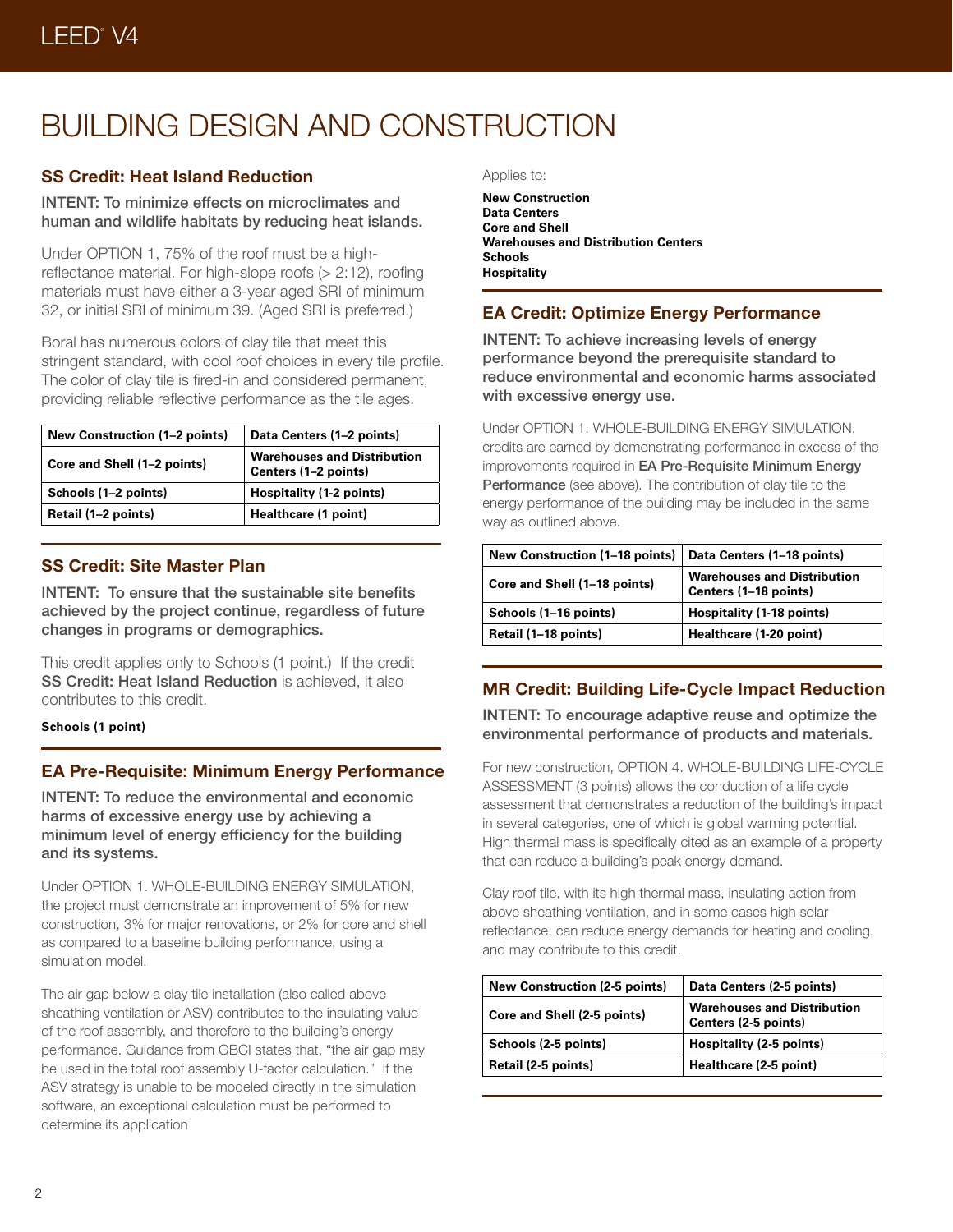# MR Credit: Building Product Disclosure and Optimization—Material Ingredients

INTENT: To encourage the use of products and materials for which life-cycle information is available and that have environmentally, economically, and socially preferable life-cycle impacts. To reward project teams for selecting products for which the chemical ingredients in the product are inventoried using an accepted methodology and for selecting products verified to minimize the use and generation of harmful substances. To reward raw material manufacturers who produce products verified to have improved life-cycle impacts.

Under OPTION 1. MATERIAL INGREDIENT REPORTING (1 point), the project must use at least 20 different products that have obtained a qualifying chemical inventory, one of which is Cradle to Cradle certification.

Boral has 18 different colors of clay tile, available in a variety of profiles, that have achieved Cradle to Cradle Version 3 Bronze certification, and may contribute to this credit.

| New Construction (1-2 points) | Data Centers (1-2 points)                                  |
|-------------------------------|------------------------------------------------------------|
| Core and Shell (1-2 points)   | <b>Warehouses and Distribution</b><br>Centers (1-2 points) |
| Schools (1–2 points)          | <b>Hospitality (1-2 points)</b>                            |
| Retail (1-2 points)           | Healthcare (1 point)                                       |

# MR Credit: Building Product Disclosure and Optimization – Sourcing Of Raw Materials

INTENT: To encourage the use of products and materials for which life cycle information is available and that have environmentally, economically, and socially preferable life cycle impacts. To reward project teams for selecting products verified to have been extracted or sourced in a responsible manner.

Under OPTION 2. LEADERSHIP EXTRACTION PRACTICES (1point), the project must use products that meet at least one of a list of responsible extraction criteria, which include recycled content and sustainable wood products.

All of Boral's domestically produced clay tile products have a preconsumer recycled content from 44% up to 59%. Our polyethylene plastic pads are 100% post-consumer recycled material.

Moreover, Boral Roofing's patented Elevated Batten System® battens are certified by the Sustainable Forestry Initiative® (SFI®), a USGBC-approved certification for the Wood Products criterion under OPTION 2.

| <b>New Construction (1-2 points)</b> | Data Centers (1-2 points)                                  |
|--------------------------------------|------------------------------------------------------------|
| Core and Shell (1-2 points)          | <b>Warehouses and Distribution</b><br>Centers (1-2 points) |
| Schools (1–2 points)                 | Hospitality (1-2 points)                                   |
| Retail (1-2 points)                  | Healthcare (1 point)                                       |

# Innovation Credit: Innovation

# INTENT: To encourage projects to achieve exceptional or innovative performance.

The USGBC recognizes the importance of encouraging the use of innovative products or systems that achieve sustainable performance but are not directly addressed in other LEED credits. Option 1. INNOVATION (1 point) states: "Achieve significant, measurable environmental performance using a strategy not addressed in the LEED green building rating system."

Clay tile roofs provide above sheathing ventilation (ASV), a strategy that has been documented to provide additional insulating value to the roof system, lowering below-roof temperatures in hot weather and helping conserve interior heat in cold weather. Tile roofs, properly installed with a ventilation channel underneath, may contribute to this credit. To achieve ASV, flat tile models should be installed with Boral's patented Elevated Batten System® or counterbattens.

| <b>New Construction (1–5 points)</b> | Data Centers (1–5 points)                                  |
|--------------------------------------|------------------------------------------------------------|
| Core and Shell (1-5 points)          | <b>Warehouses and Distribution</b><br>Centers (1-5 points) |
| Schools (1–5 points)                 | Hospitality (1-5 points)                                   |
| Retail (1–5 points)                  | Healthcare (1 -5 point)                                    |